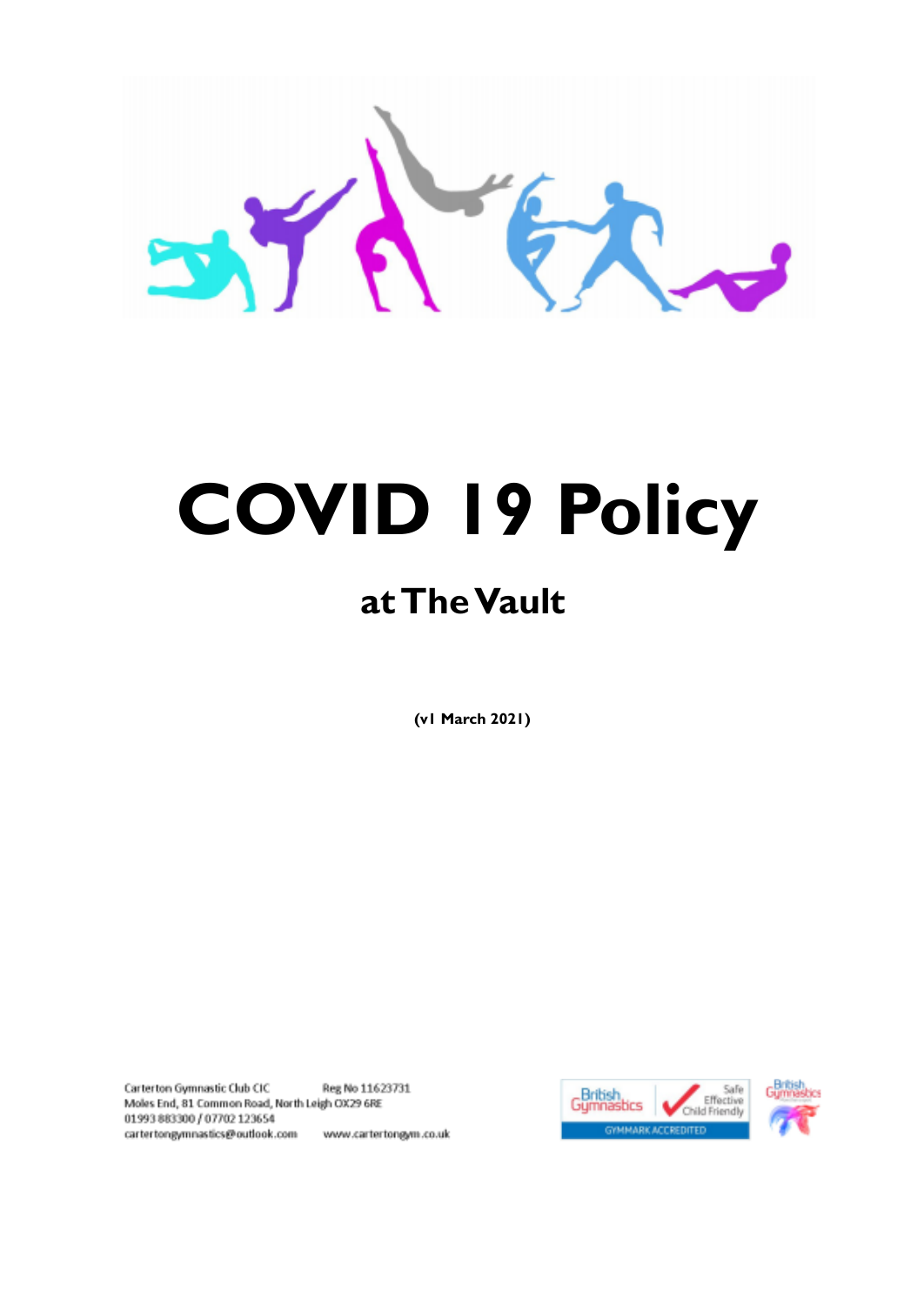| <b>Background</b>                                  | 3 |
|----------------------------------------------------|---|
| <b>Procedure for using The Vault</b>               | 3 |
| <b>Arrival</b>                                     | 3 |
| Using the toilet during a session                  | 4 |
| Moving to the next piece of apparatus              | 4 |
| <b>Departure</b>                                   | 4 |
| <b>General cleaning and disinfection</b>           | 5 |
| Personal protective equipment (PPE)                | 5 |
| <b>Cleaning and disinfection</b>                   | 5 |
| <b>Lost Property</b>                               | 5 |
| <b>Kitchens and cafe</b>                           | 5 |
| <b>Toilets</b>                                     | 5 |
| Furniture, ironmongery, switches etc               | 6 |
| Guidance about cleaning after a symptomatic person | 6 |
| Personal protective equipment (PPE)                | 6 |
| <b>Cleaning and disinfection</b>                   | 6 |
| Laundry                                            | 7 |
| Waste                                              | 7 |

This Policy is using the GOV UK guidance of March 2021 and the BG Guidance June 2020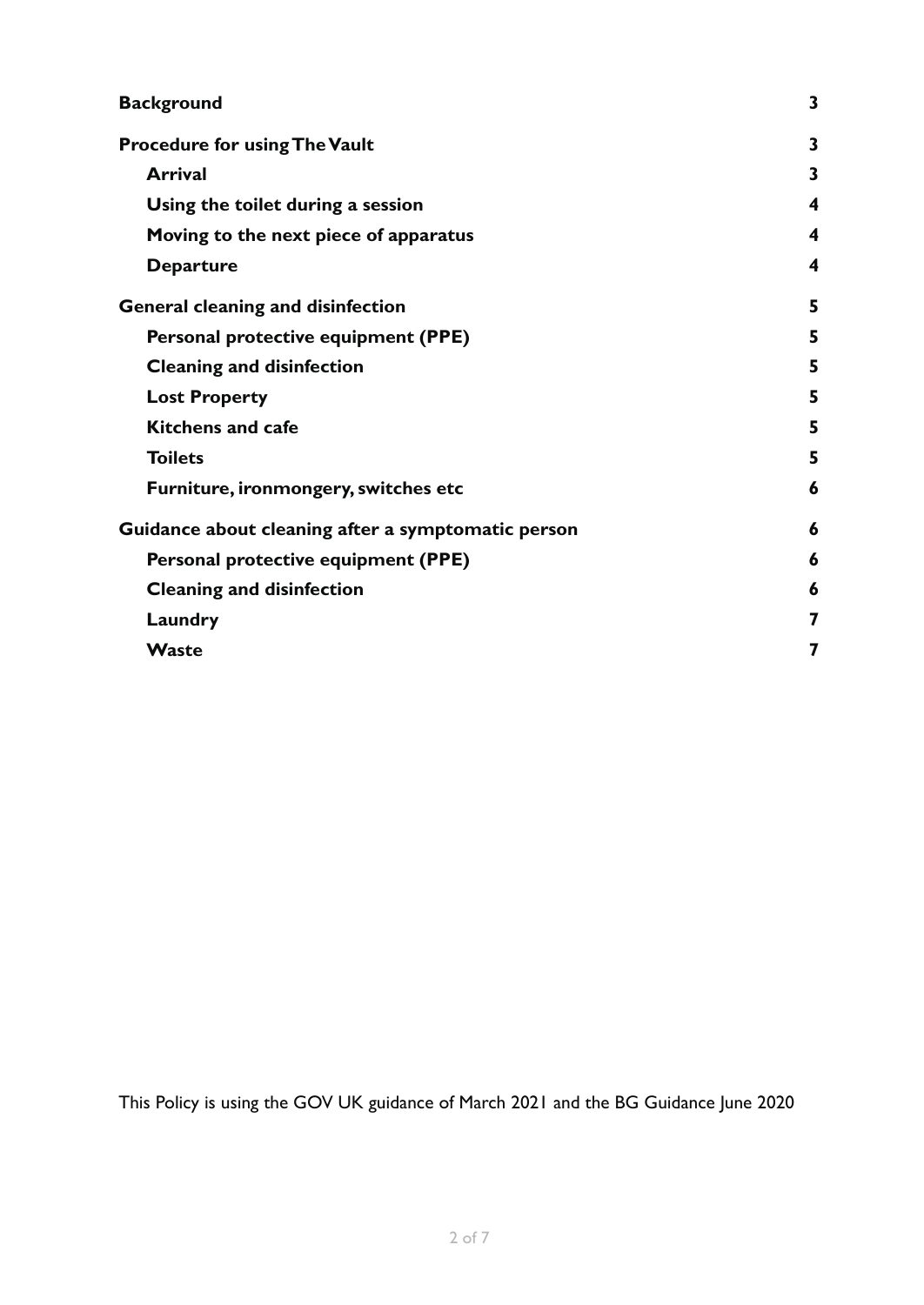# <span id="page-2-0"></span>**Background**

The risk of coronavirus (COVID-19) infection depends on many factors, including:

- the type of surface contaminated
- the amount of virus shed from the individual
- the time the individual spent in the setting
- the time since the individual was last in the setting

COVID-19 spreads from person to person through small droplets, aerosols and through direct contact. Surfaces and belongings can also be contaminated with COVID-19 when people with the infection cough or sneeze or touch them. The risk of spread is greatest when people are close to each other, especially in poorly ventilated indoor spaces and when people spend a lot of time together in the same room.

Social distancing, washing your hands regularly, good respiratory hygiene (using and disposing of tissues), cleaning surfaces and keeping indoor spaces well ventilated are the most important ways to reduce the spread of COVID-19.

Increased frequency of cleaning of general room surfaces reduces the presence of the virus and the risk of contact.

# <span id="page-2-1"></span>**Procedure for usingTheVault**

There will be a video on our website of the process of entering the building to attend a class.

An email will be sent to all members explaining the process

The COVID helpers (minimum of 3 each session) will be wearing a face mask, and standing 2 meters away from anyone

#### <span id="page-2-2"></span>**Arrival**

People will queue up outside the building on the right hand side against the cones on the floor which are 2 meters apart. Whilst they are waiting to scan the NHS QR scanner.

If they are not able to use the NHS QR scanner, there is a form to add their details to. This form will be kept for 21 days before being destroyed.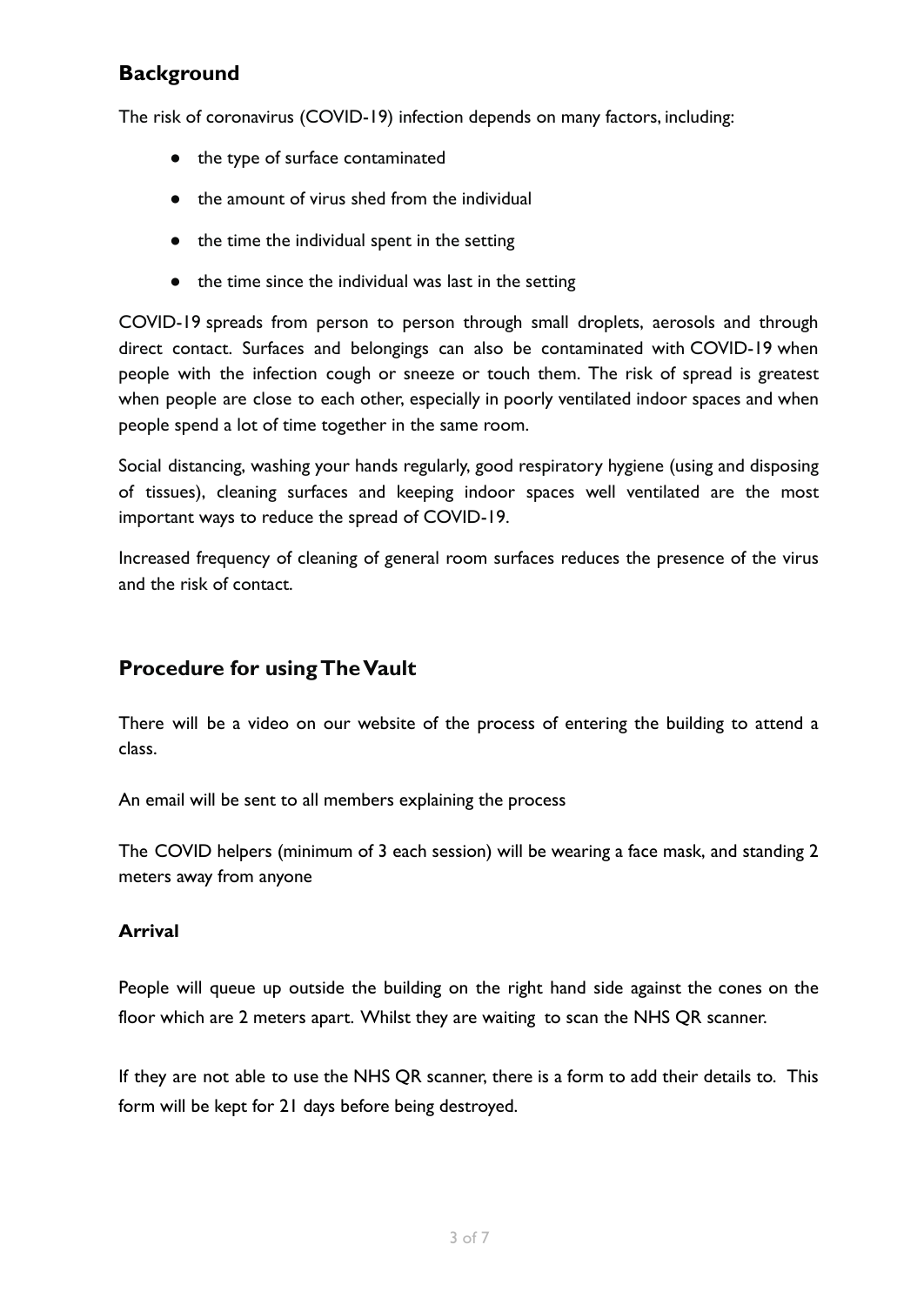At the door, a COVID helper, wearing a visor, will ask their name to check off the register, and another COVID helper will take their temperature. Ask if they have used the QR scanner.

If the temperature shows RED and a raised temperature, the member will NOT be allowed in the building. They are advised to go for a test. A note will be made against their record that we need to see a clear COVID test result before they are allowed to attend again.

If the temperature is GREEN, the parent will remain outside, and the member will enter the building. Another COVID helper will call them to the sanitizing station and direct the member to put their shoes on a particular coloured piece of paper.. Another COVID helper will be standing by the paper to for the member to sanitize the feet.

Coach will be standing in the open doorway, to direct the member into the gym to stand on a coloured spot on the floor, All spots are 2 meters apart.

#### <span id="page-3-0"></span>**Using the toilet during a session**

The member uses the back gym exit door to use the toilet. When they enter the gym again, their hands are sanitised.

A COVID helper sprays the toilet and hand basin and handles

#### <span id="page-3-1"></span>**Moving to the next piece of apparatus**

The members hands are sanitised and they are directed to a spot to stand on to wait their turn. There will be boxes with masks, sanitiser, anti bac, gloves etc all around the gyms to be used

#### <span id="page-3-2"></span>**Departure**

At the end of the session, the members line up, socially distancing, and are led through the exit door, down the corridor to collect their shoes. They then line up and a COVID helper stands at the door asking for each member in turn to meet them at the door.

If there is a class starting and a class finishing at the same time, there will be a barrier at the door. One side is entrance and the other side is exit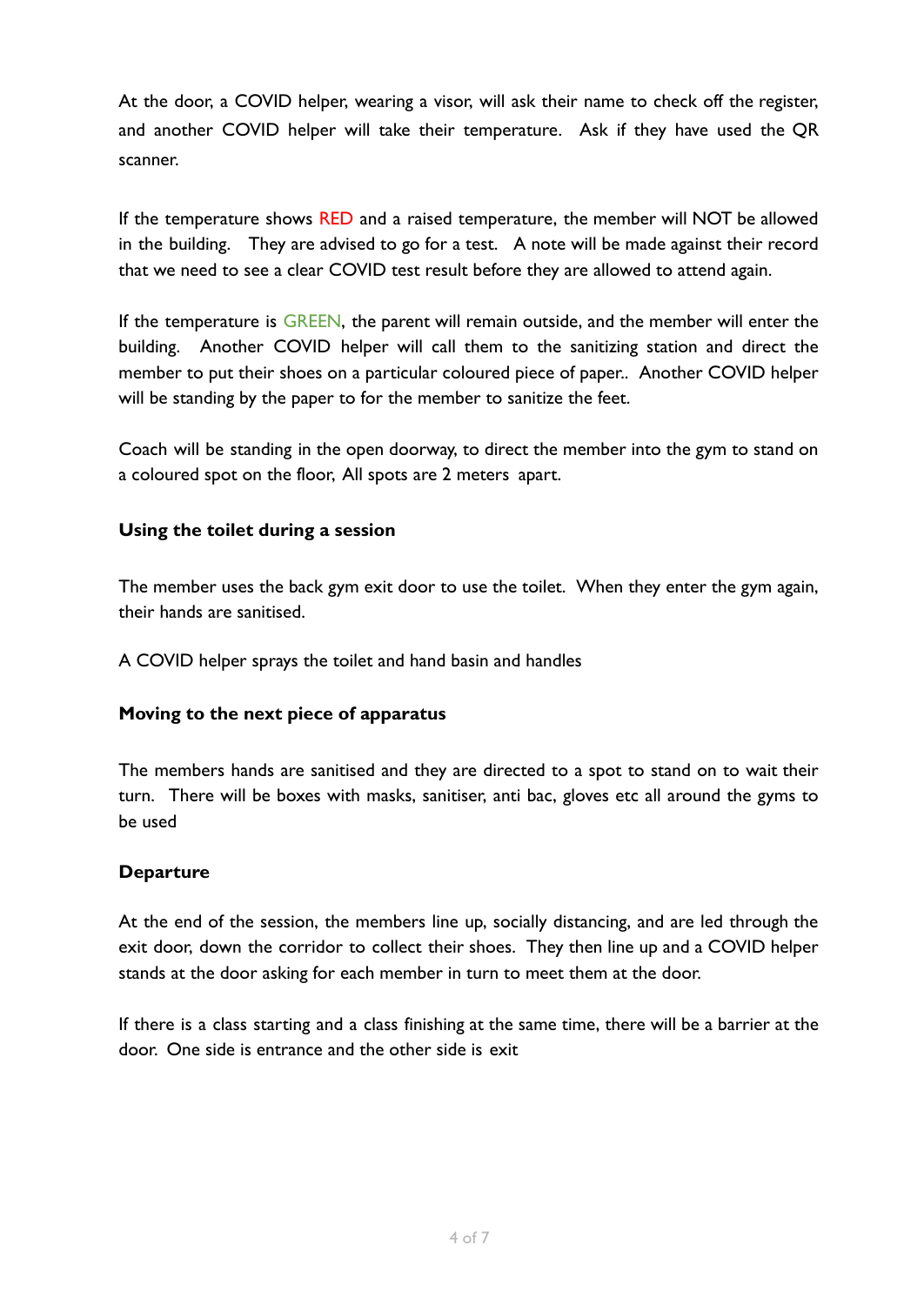# <span id="page-4-0"></span>**General cleaning and disinfection**

#### <span id="page-4-1"></span>**Personal protective equipment (PPE)**

It is not compulsory for coaches to wear face masks. They must adhere to the 2 meter rule. Hand sanitizer must be used after each class and before the next class.

#### <span id="page-4-2"></span>**Cleaning and disinfection**

Regular cleaning plays a vital role in limiting the transmission of COVID-19. See all the details in the Cleaning Procedures.

Reducing clutter and removing difficult to clean items will make cleaning easier. Increase the frequency of cleaning, using standard cleaning products such as detergents and bleach, paying attention to all surfaces but especially ones that are touched frequently, such as door handles, light switches, work surfaces, remote controls and electronic devices.

As a minimum, frequently touched surfaces should be wiped down twice a day, and one of these should be at the beginning or the end of the working day. Cleaning should be more frequent depending on the number of people using the space, whether they are entering and exiting the setting and access to handwashing and hand-sanitising facilities. Cleaning of frequently touched surfaces is particularly important in bathrooms and communal kitchens. When cleaning surfaces, it is not necessary to wear personal protective equipment (PPE) or clothing over and above what would usually be used.

#### <span id="page-4-3"></span>**Lost Property**

Items left behind will be carefully bagged, being careful not to contaminate the outside of the bag. The bag tied up and labelled with the date and time and detail of the item. The person dealing with this will wear gloves.

#### <span id="page-4-4"></span>**Kitchens and cafe**

It is very unlikely that COVID-19 is transmitted through food. However, anyone handling food should wash their hands often with soap and water for at least 20 seconds before doing so. Crockery and eating utensils should not be shared. Clean frequently touched surfaces regularly. Liquid soap and paper towels to be used for hand washing.

#### <span id="page-4-5"></span>**Toilets**

Clean frequently touched surfaces regularly. Hand washing facilities are available including running water, liquid soap and hand dryers.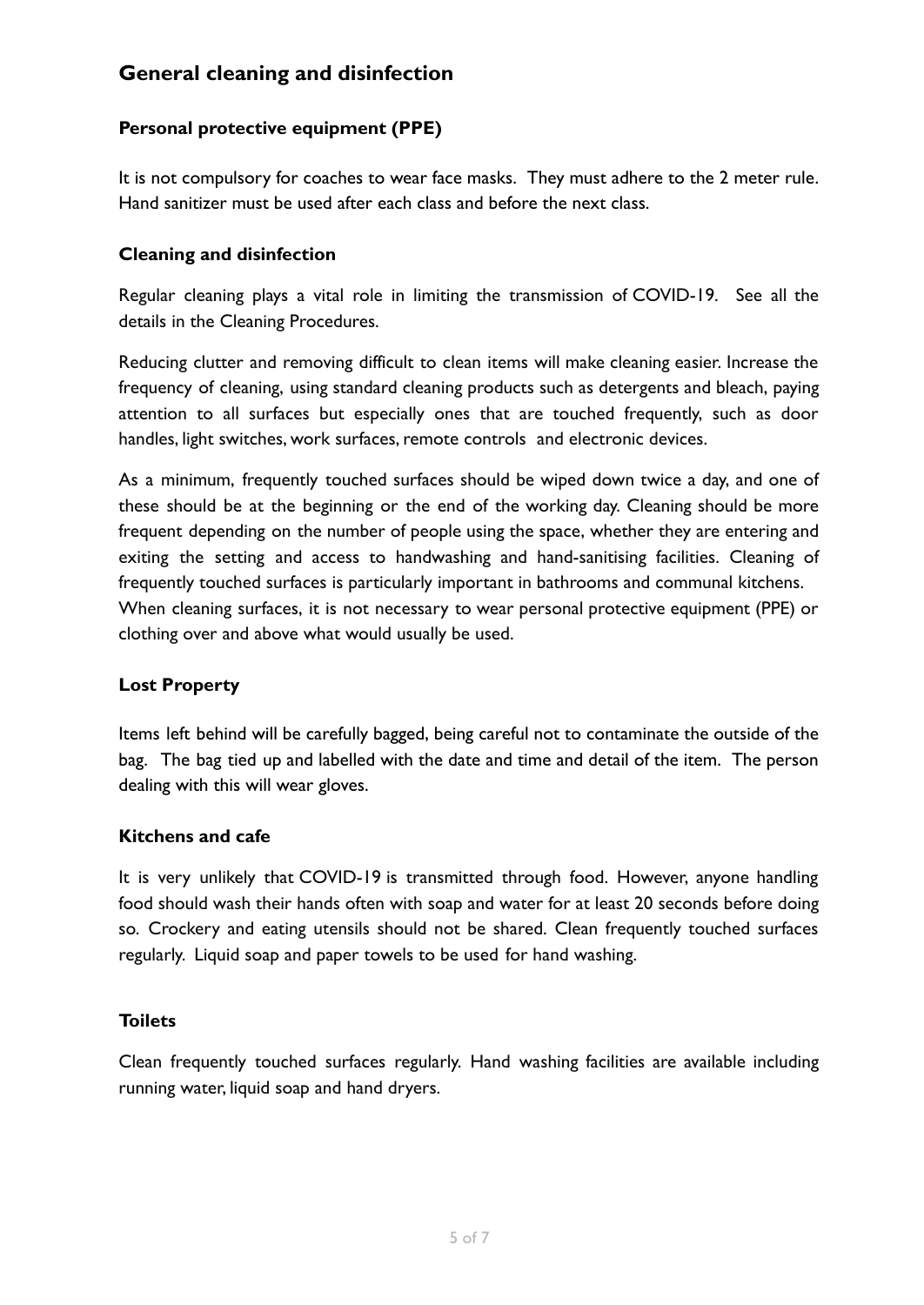#### <span id="page-5-0"></span>**Furniture, ironmongery, switches etc**

All areas that can be touched in The Vault will be cleaned regularly in accordance with Cleaning Procedures.

### <span id="page-5-2"></span><span id="page-5-1"></span>**Guidance about cleaning after a symptomatic person Personal protective equipment (PPE)**

The minimum PPE to be worn for cleaning an area after a person with symptoms of COVID-19, or confirmed COVID-19, has left the setting, is disposable gloves and an apron.Wash hands with soap and water for 20 seconds after all PPE has been removed.

#### <span id="page-5-3"></span>**Cleaning and disinfection**

Public areas where a symptomatic person has passed through and spent minimal time, but which are not visibly contaminated with body fluids, such as corridors, can be cleaned thoroughly as normal.

All surfaces that the symptomatic person has come into contact with should be cleaned and disinfected, including all potentially contaminated and frequently touched areas such as bathrooms, door handles, telephones, in corridors.

Use disposable cloths or paper roll and disposable mop heads, to clean all hard surfaces, floors, chairs, door handles and sanitary fittings – think one site, one wipe, in one direction.

Use one of the options below:

- a combined detergent disinfectant solution at a dilution of 1,000 parts per million available chlorine (ppm av.cl.) or
- a household detergent followed by disinfection (1000 ppm av.cl.). Follow manufacturer's instructions for dilution, application and contact times for all detergents and disinfectants.

Avoid mixing cleaning products together as this can create toxic fumes. Avoid creating splashes and spray when cleaning.

#### **Lost Property**

Items left behind will be carefully bagged, being careful not to contaminate the outside of the bag. The bag tied up and labelled with the date and time and detail of the item. The person